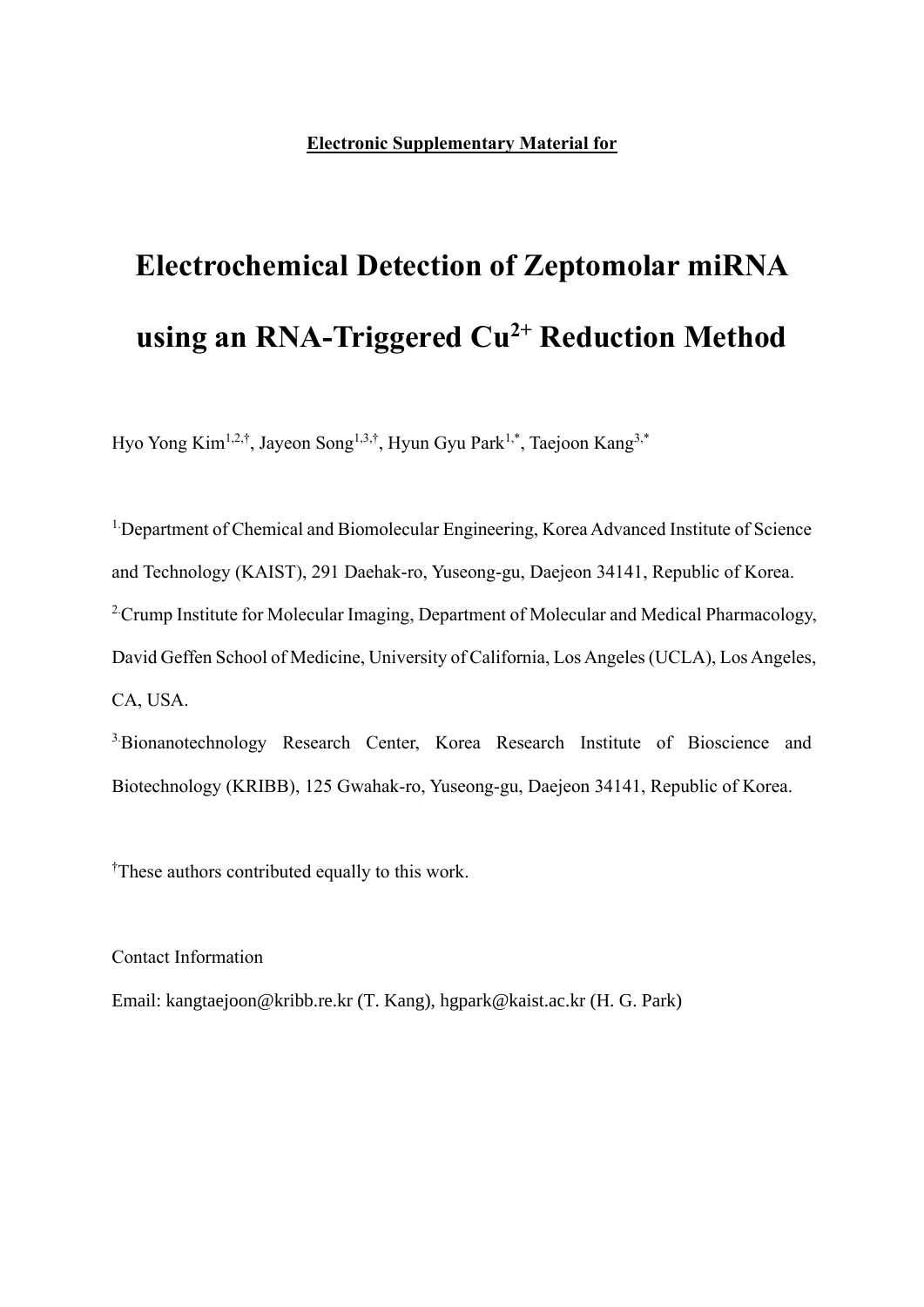| Cancer               | miRNA        |                |           |  |
|----------------------|--------------|----------------|-----------|--|
|                      | Up-regulated | Down-regulated | Reference |  |
| Brain cancer         | $miR-21$     | miR-181        | [1, 2]    |  |
|                      | $miR-221$    |                |           |  |
| <b>Breast cancer</b> | $miR-221$    | $miR-21$       |           |  |
|                      | $miR-222$    | $m$ i $R-125b$ |           |  |
|                      | $miR-328$    | $miR-145$      | $[3]$     |  |
|                      | $miR-373$    | $miR-155$      |           |  |
|                      | $miR-520c$   |                |           |  |
| Lung cancer          | miR-17-92    | $Let-7$        | [4, 5]    |  |
| Gastric cancer       | $miR-21$     | $m$ i $R-101$  |           |  |
|                      | $miR-27a$    | $miR-143$      | $[6-8]$   |  |
|                      |              | $miR-145$      |           |  |
| Colorectal cancer    | $miR-21$     | $miR-127$      |           |  |
|                      |              | $miR-143$      | $[9-11]$  |  |
|                      |              | $miR-342$      |           |  |
| Prostate cancer      | $miR-221$    | $miR-127$      | [12, 13]  |  |
|                      | $miR-222$    | miR-449a       |           |  |

**Table S1.** Summary of cancer-related aberrant expressions of miRNAs.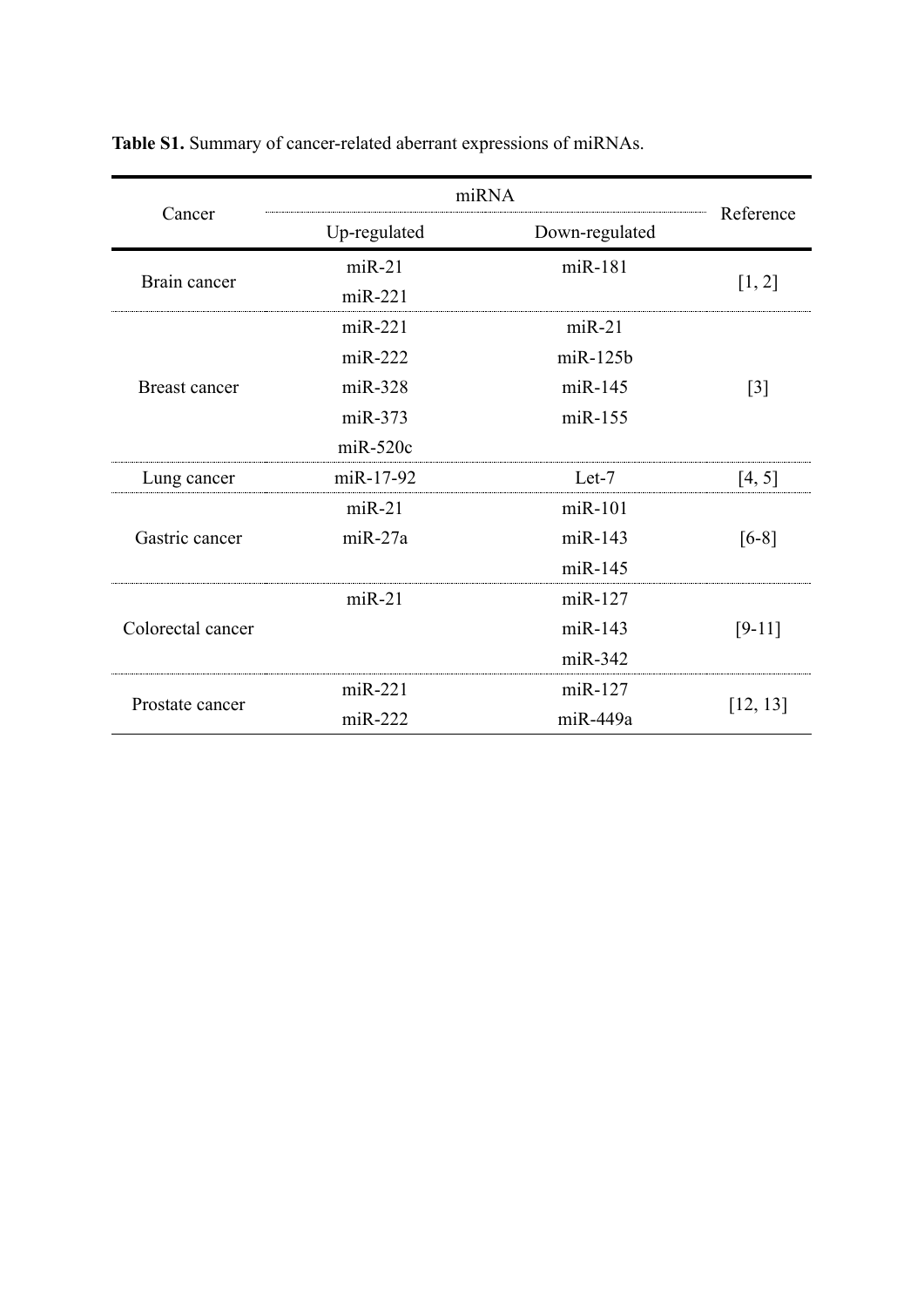| Oligonucleotide name                                                                       | Sequence $(5' \rightarrow 3')$                     |  |  |  |
|--------------------------------------------------------------------------------------------|----------------------------------------------------|--|--|--|
| DP for miR-141                                                                             | CCA TCT TTA CCA GAC AGT GTT A [PO4] <sup>(a)</sup> |  |  |  |
| $miR-141$                                                                                  | UAA CAC UGU CUG GUA AAG AUG G                      |  |  |  |
| $miR-200a$                                                                                 | UAA CAC UGU CUG GUA AC <sup>(b)</sup> G AUG U      |  |  |  |
| $miR-200b$                                                                                 | UAA <u>U</u> AC UGC CUG GUA AUG AUG A              |  |  |  |
| $miR-200c$                                                                                 | UAA UAC UGC CGG GUA AUG AUG GA                     |  |  |  |
| $miR-21$                                                                                   | UAG C <u>UU AUC AGA CUG AUG U</u> UG <u>A</u>      |  |  |  |
| DP for let-7a                                                                              | AAC TAT ACA ACC TAC TAC CTC A [PO4] <sup>(a)</sup> |  |  |  |
| $let-7a$                                                                                   | UGA GGU AGU AGG UUG UAU AGU U                      |  |  |  |
| $let-7b$                                                                                   | UGA GGU AGU AGG UUG UG <sup>(c)</sup> U GGU U      |  |  |  |
| $let-7c$                                                                                   | UGA GGU AGU AGG UUG UAU GGU U                      |  |  |  |
| $let-7d$                                                                                   | AGA GGU AGU AGG UUG CAU AGU U                      |  |  |  |
| $let-7e$                                                                                   | UGA GGU AGG AGG UUG UAU AGU U                      |  |  |  |
| $^{(a)}$ [PO <sub>4</sub> ] indicates the modification of phosphate group at 3'-end in DP. |                                                    |  |  |  |

**Table S2.** Oligonucleotide sequences employed in this study.

 $^{(b)}$ The underlined sequence indicates the mismatched base within non-specific miRNA-141.

 $\epsilon$ )The red-colored sequence indicates the mismatched base within non-specific let-7a.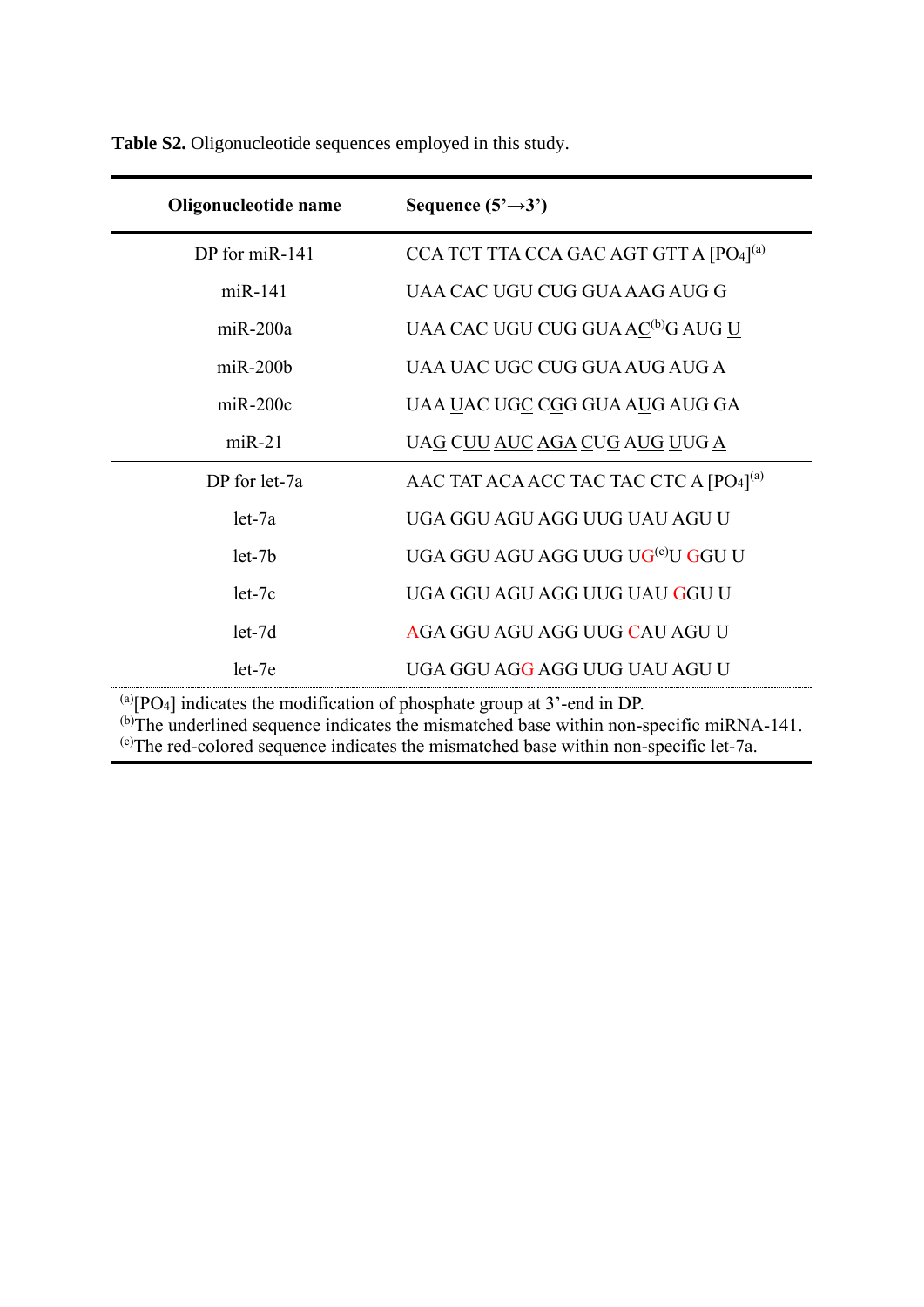| <b>Material/Method</b>                                                          | <b>LOD</b>       | <b>Practical</b><br>applicability<br>(sample type) | <b>Limitations</b>                                                                                                                  | Reference          |
|---------------------------------------------------------------------------------|------------------|----------------------------------------------------|-------------------------------------------------------------------------------------------------------------------------------------|--------------------|
| Gold nanoparticles<br>modified with biotin-<br>labeled DNA probe                | $43.3$ aM        | Cell extract                                       | Immobilization of<br>capture probe on<br>the electrode<br>Preparation of Au<br>NPs modified<br>with biotin-<br>labeled DNA<br>probe | $\lceil 14 \rceil$ |
| A nanozyme-based<br>homogeneous<br>electrochemical<br>biosensor                 | $0.25$ nM        | Cell extract                                       | Low sensitivity                                                                                                                     | $\lceil 15 \rceil$ |
| DNA Origami<br>Nanostructures                                                   | 79.8 fM          | Human serum                                        | Immobilization of<br>DNA probe                                                                                                      | [16]               |
| DNA tetrahedron<br>structures                                                   | $0.1 \text{ fM}$ | Human serum                                        | Immobilization of<br>capture probe on<br>the electrode                                                                              | $[17]$             |
| A mismatched<br>catalytic hairpin<br>assembly (CHA)<br>amplification            | $1.1 \text{ fM}$ | Cell extract                                       | Immobilization of<br>hairpin probe on<br>the electrode                                                                              | [18]               |
| Reduced graphene<br>oxide/gold (rGO/Au)<br>composite modified<br>with probe DNA | $1.73$ pM        |                                                    | Fabrication of<br>rGO/Au<br>composite<br>Immobilization of<br>DNA probe                                                             | [19]               |
| Popcorn-like gold<br>nanofilms and<br>toehold-mediated<br>strand displacement   | $2.2 \text{ fM}$ | Cell extract                                       | Fabrication of<br>nanofilm platform<br>Immobilization of<br>DNA probe                                                               | [20]               |
| miRNA-triggered<br>$Cu^{2+}$ reduction                                          | 33.2 zM          | <b>Extracted total RNA</b>                         |                                                                                                                                     | Present<br>study   |

**Table S3.** Comparison of this work with previous electrochemical miRNA detection strategies.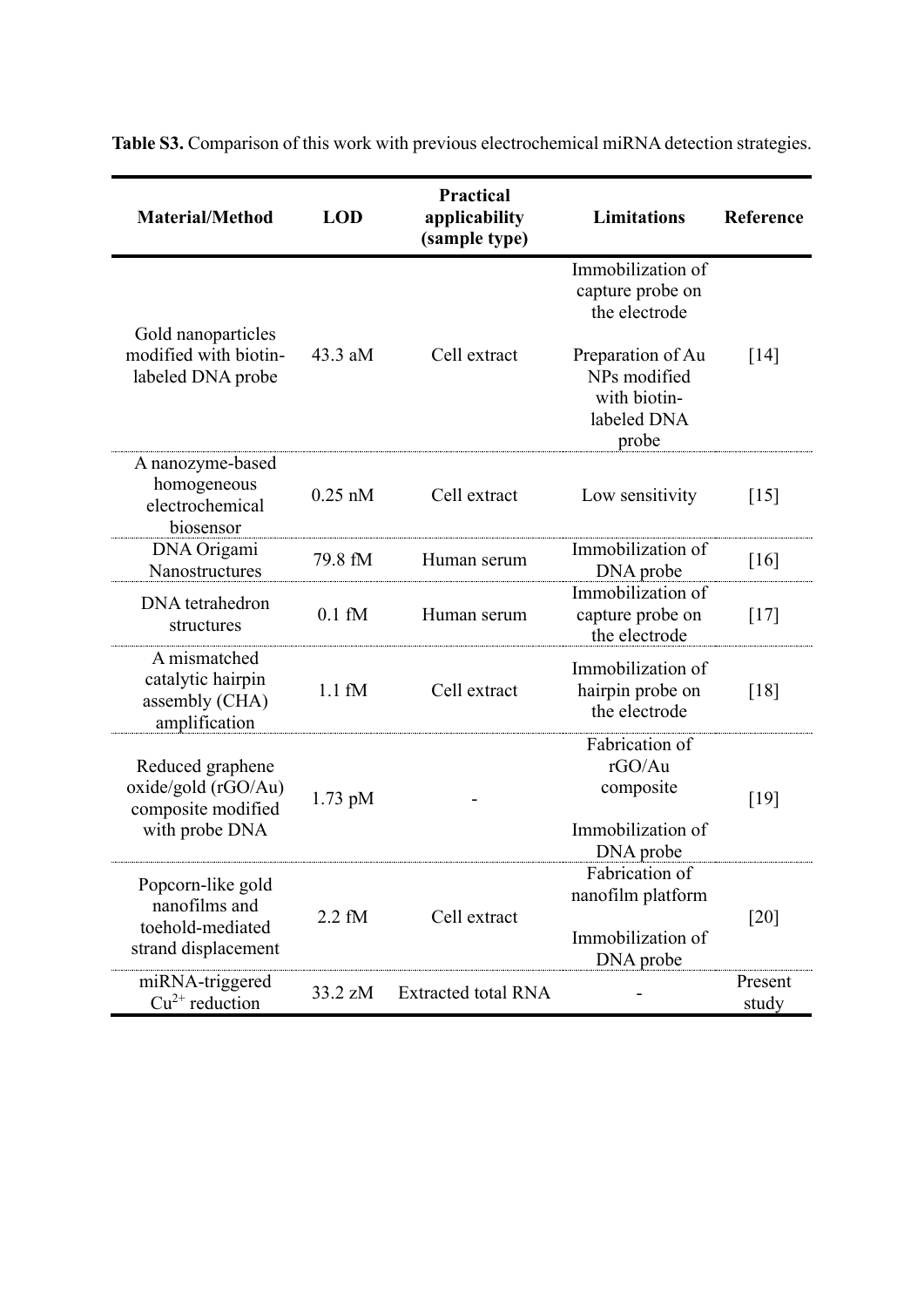

**Fig. S1.** TEM image of poly T-templated Cu NPs.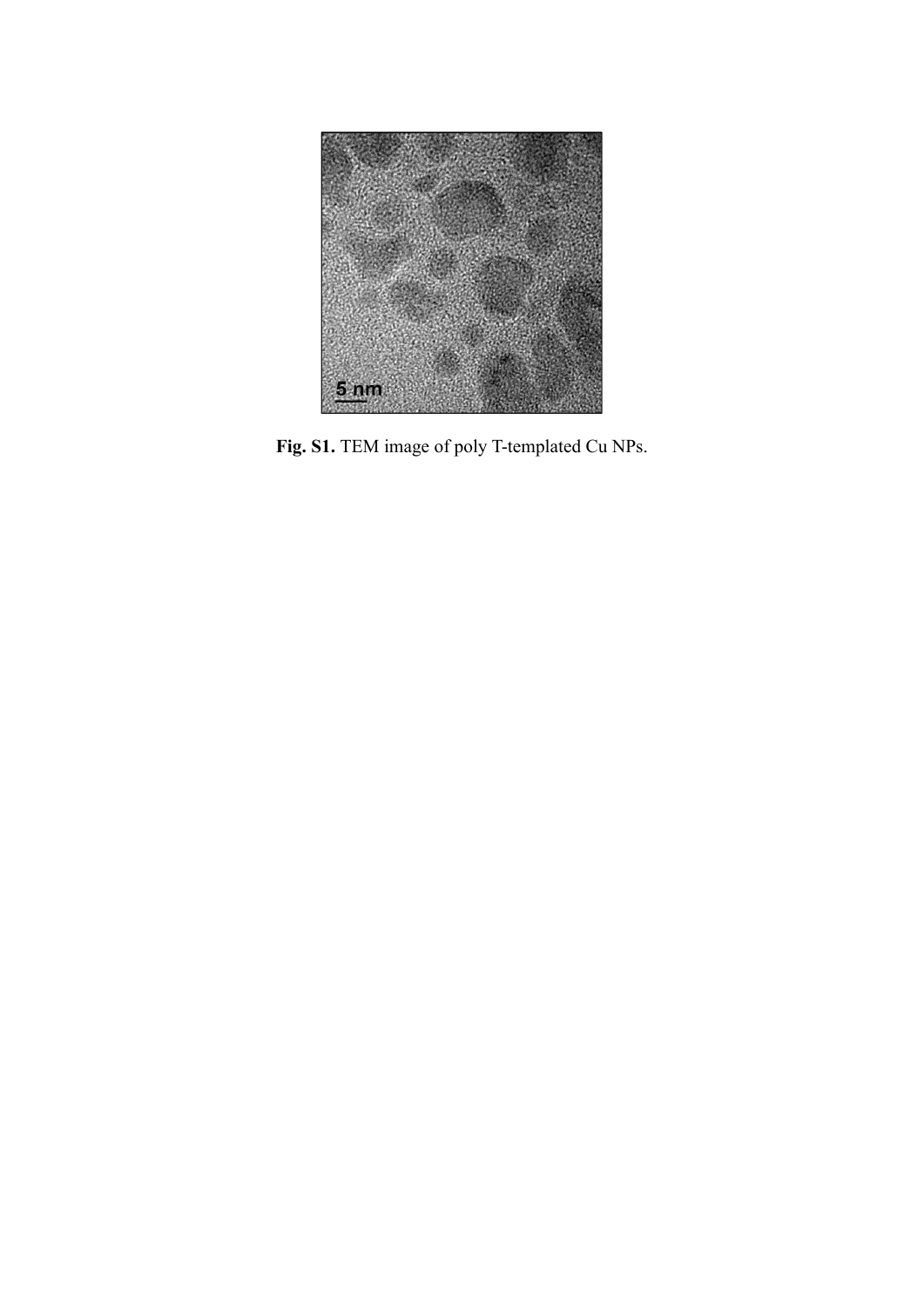

**Fig. S2.** Plots of Q<sup>0</sup> − Q as functions of the concentrations of (a) DP, (b) DSN, (c) TdT, (d) dTTP, and (e)  $Cu^{2+}$  and (f) the enzyme reaction time.  $Q_0$  and Q are charge intensities obtained at 1.5 s after the initiation of chronocoulometric signal measurement in the absence and presence of miRNA, respectively ( $n = 3$ , error bar = standard deviation). The asterisks indicate the RSD values (\* ≥ 10%, 10% > \*\* ≥ 5%, 5% > \*\*\* ≥ 2%, and \*\*\*\* < 2%).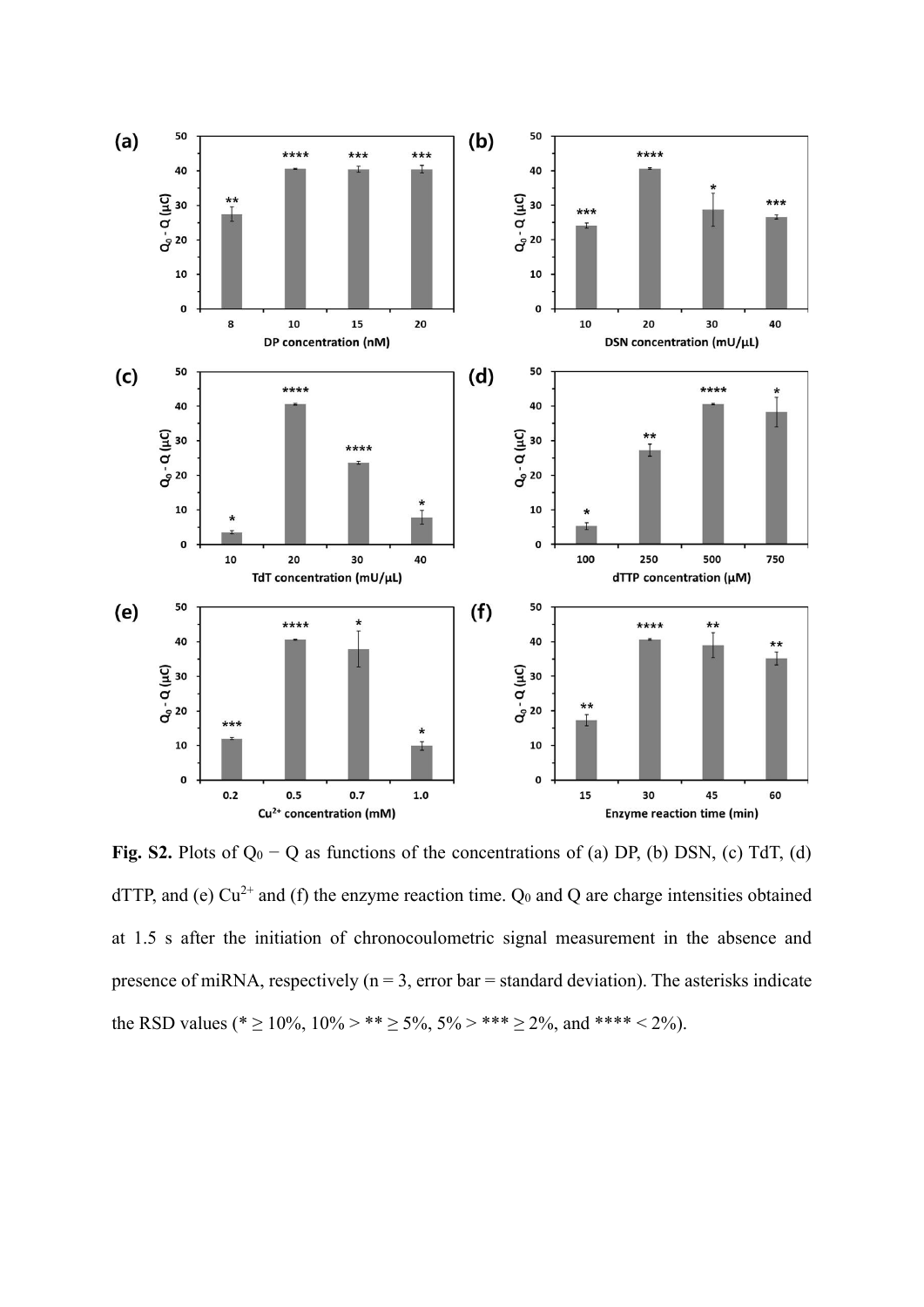

**Fig. S3.** Plots of −d(RFU)/dT as a function of temperature acquired for melting temperature (Tm) analysis.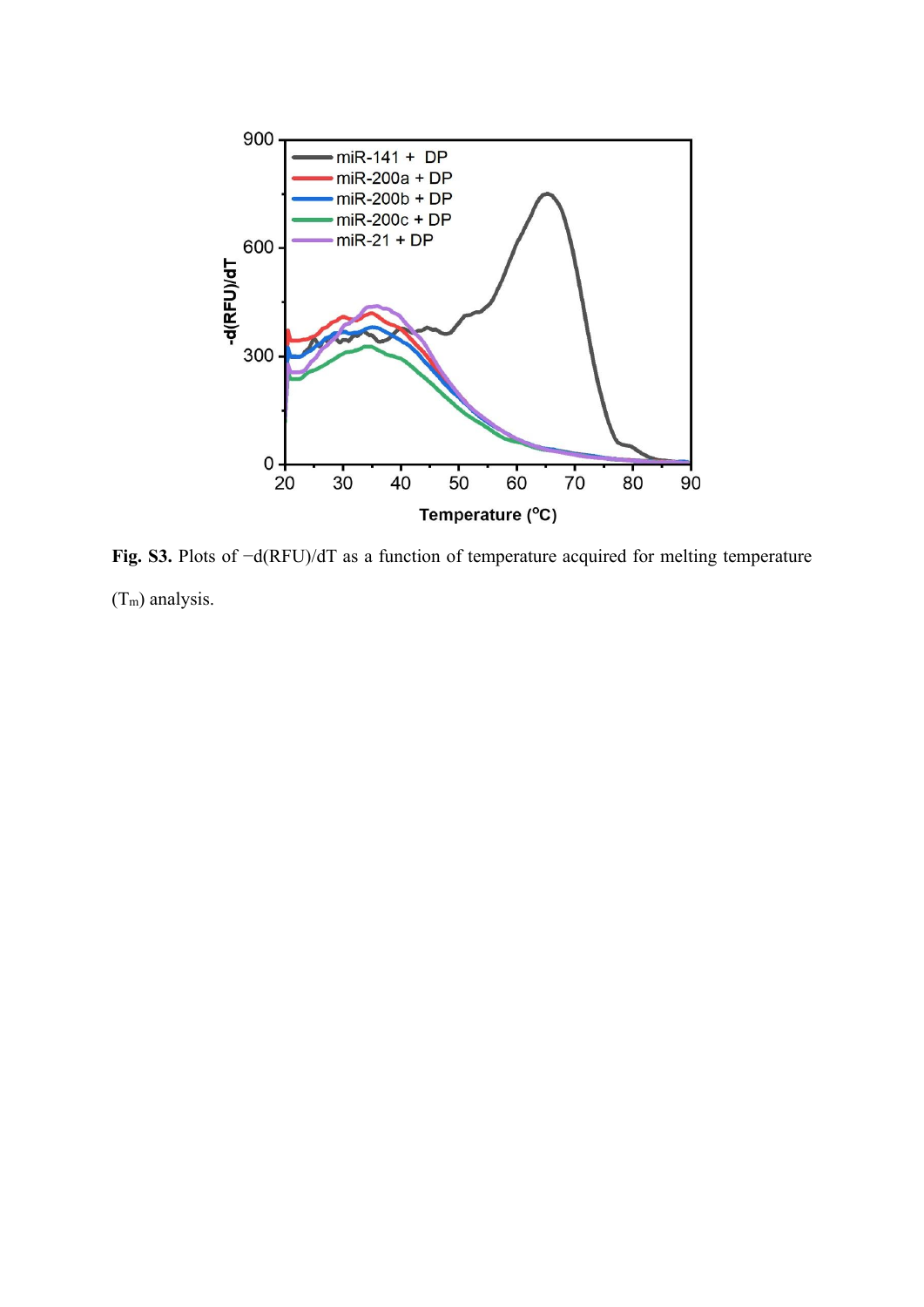

**Fig. S4.** Plot of Q<sup>0</sup> − Q as a function of the miRNAs (Let-7a, Let-7b, Let-7c, Let-7d, and Let-7e) (n = 3, error bar = standard deviation). The asterisks indicate the RSD values ( $* \ge 5\%$ , 5%  $>$  \*\*  $\ge$  4%, 4%  $>$  \*\*\*  $\ge$  3%, and \*\*\*\* < 3%). The concentrations of miRNA, DP, DSN, and TdT were 10 nM, 10 nM, 20 mU/μL, and 20 mU/μL, respectively.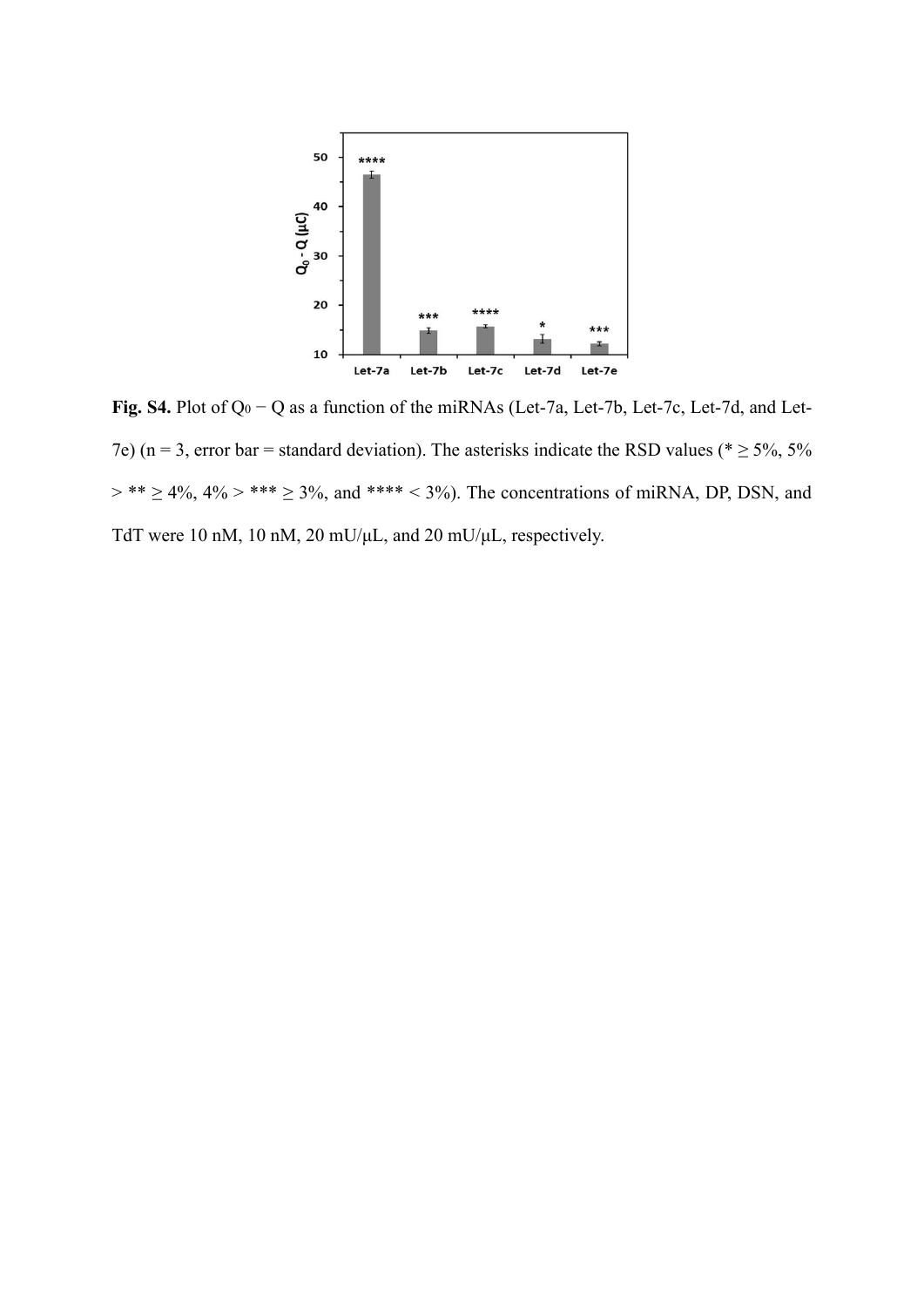## **References**

[1] S. Ciafre, S. Galardi, A. Mangiola, M. Ferracin, C.-G. Liu, G. Sabatino, et al., Extensive modulation of a set of microRNAs in primary glioblastoma, Biochem. Biophys. Res. Commun. 334 (2005) 1351-1358. https://doi.org/10.1016/j.bbrc.2005.07.030.

[2] J.A. Chan, A.M. Krichevsky, K.S. Kosik, MicroRNA-21 is an antiapoptotic factor in human glioblastoma cells, Cancer Res. 65 (2005) 6029-6033. https://doi.org/10.1158/0008- 5472.CAN-05-0137.

[3] M.V. Iorio, M. Ferracin, C.-G. Liu, A. Veronese, R. Spizzo, S. Sabbioni, et al., MicroRNA gene expression deregulation in human breast cancer, Cancer Res. 65 (2005) 7065-7070. https://doi.org/10.1158/0008-5472.CAN-05-1783.

[4] J. Takamizawa, H. Konishi, K. Yanagisawa, S. Tomida, H. Osada, H. Endoh, et al., Reduced expression of the let-7 microRNAs in human lung cancers in association with shortened postoperative survival, Cancer Res. 64 (2004) 3753-3756. https://doi.org/10.1158/0008-5472.CAN-04-0637.

[5] Y. Hayashita, H. Osada, Y. Tatematsu, H. Yamada, K. Yanagisawa, S. Tomida, et al., A polycistronic microRNA cluster, miR-17-92, is overexpressed in human lung cancers and enhances cell proliferation, Cancer Res. 65 (2005) 9628-9632. https://doi.org/10.1158/0008- 5472.CAN-05-2352.

[6] Z. Zhang, Z. Li, C. Gao, P. Chen, J. Chen, W. Liu, et al., miR-21 plays a pivotal role in gastric cancer pathogenesis and progression, Lab. Invest. 88 (2008) 1358-1366. https://doi.org/10.1038/labinvest.2008.94.

[7] T. Liu, H. Tang, Y. Lang, M. Liu, X. Li, MicroRNA-27a functions as an oncogene in gastric adenocarcinoma by targeting prohibitin, Cancer Lett. 273 (2009) 233-242. https://doi.org/10.1016/j.canlet.2008.08.003.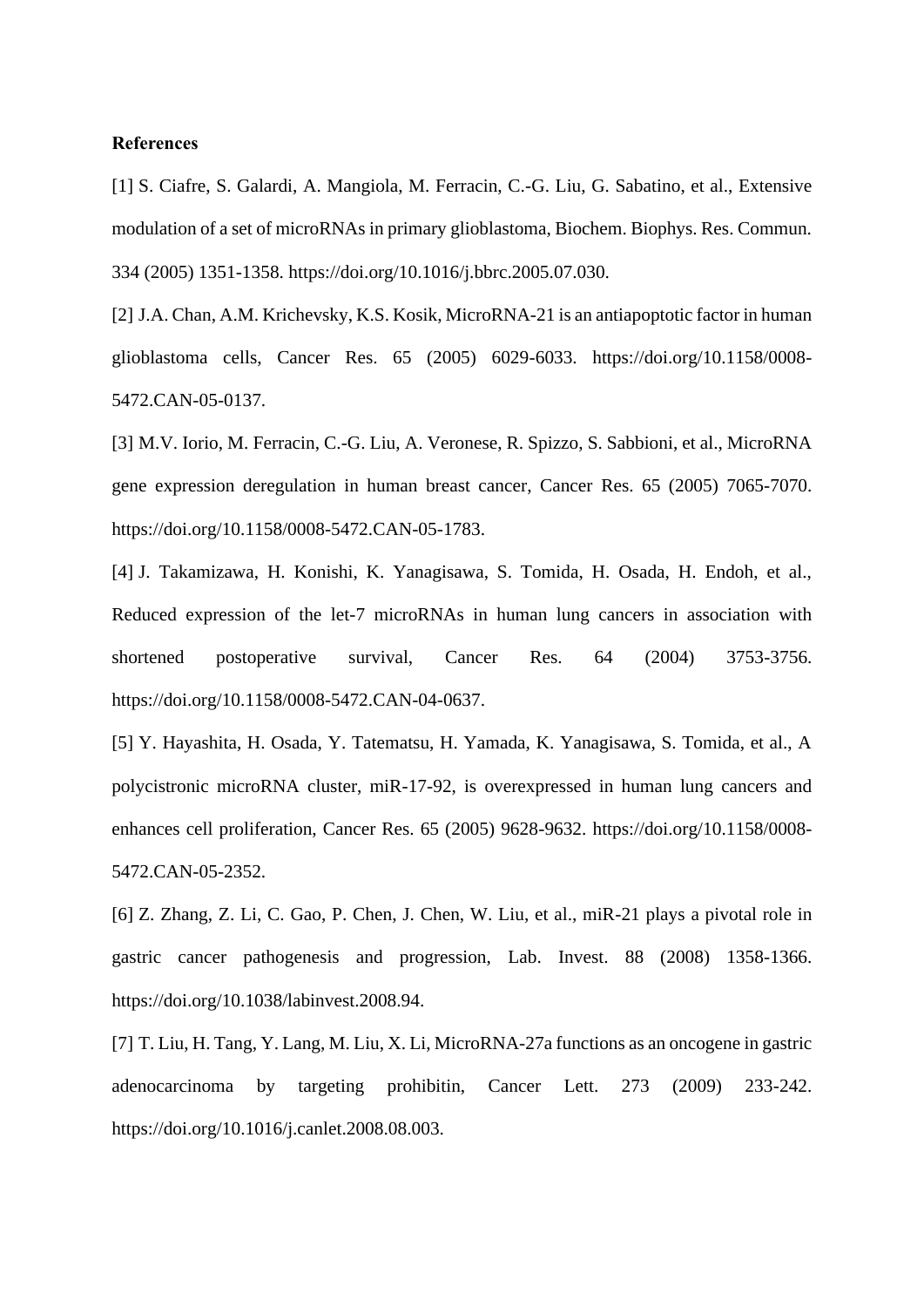[8] T. Takagi, A. Iio, Y. Nakagawa, T. Naoe, N. Tanigawa, Y. Akao, Decreased expression of microRNA-143 and-145 in human gastric cancers, Oncology 77 (2009) 12-21. https://doi.org/10.1159/000218166.

[9] Y. Saito, G. Liang, G. Egger, J.M. Friedman, J.C. Chuang, G.A. Coetzee, et al., Specific activation of microRNA-127 with downregulation of the proto-oncogene BCL6 by chromatinmodifying drugs in human cancer cells, Cancer Cell 9 (2006) 435-443. https://doi.org/10.1016/j.ccr.2006.04.020.

[10] I.A. Asangani, S.A. Rasheed, D. Nikolova, J. Leupold, N. Colburn, S. Post, et al., MicroRNA-21 (miR-21) post-transcriptionally downregulates tumor suppressor Pdcd4 and stimulates invasion, intravasation and metastasis in colorectal cancer, Oncogene 27 (2008) 2128-2136. https://doi.org/10.1038/sj.onc.1210856.

[11] W.M. Grady, R. Parkin, P. Mitchell, J. Lee, Y. Kim, K. Tsuchiya, et al., Epigenetic silencing of the intronic microRNA hsa-miR-342 and its host gene EVL in colorectal cancer, Oncogene 27 (2008) 3880-3888. https://doi.org/10.1038/onc.2008.10.

[12] S. Galardi, N. Mercatelli, E. Giorda, S. Massalini, G.V. Frajese, S.A. Ciafrè, et al., miR-221 and miR-222 expression affects the proliferation potential of human prostate carcinoma cell lines by targeting p27Kip1, J. Biol. Chem. 282 (2007) 23716-23724. https://doi.org/10.1074/jbc.M701805200.

[13] E. Noonan, R. Place, D. Pookot, S. Basak, J.M. Whitson, H. Hirata, et al., miR-449a targets HDAC-1 and induces growth arrest in prostate cancer, Oncogene 28 (2009) 1714-1724. https://doi.org/10.1038/onc.2009.19.

[14] H. Zhang, M. Fan, J. Jiang, Q. Shen, C. Cai, J. Shen, Sensitive electrochemical biosensor for MicroRNAs based on duplex-specific nuclease-assisted target recycling followed with gold nanoparticles and enzymatic signal amplification, Anal. Chim. Acta 1064 (2019) 33-39. https://doi.org/10.1016/j.aca.2019.02.060.